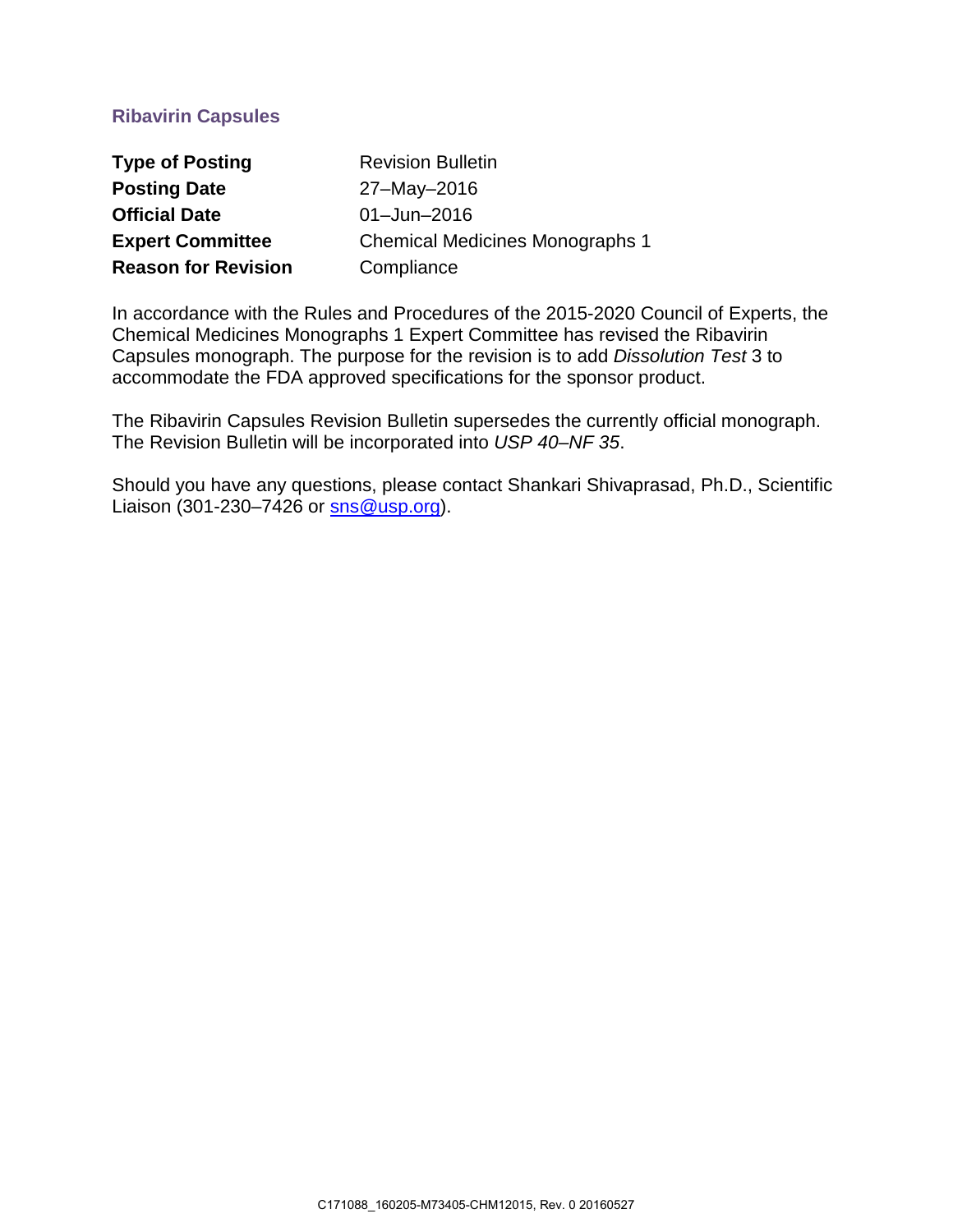• **A.** The retention time of the major peak of the *Sample*<br>solution corresponds to that of the *Standard solution*, as  $\begin{array}{ll}\n\text{Coulum:} & \text{Coulum:} \\
\text{Solution} & \text{Coulum:} & \text{Coulum:} \\
\text{Solution} & \text{Flow rate:} & 1.5 \text{ mL/min} \\
\text{Distance in the } \text{Assay.} \\
\end{array}$ 

### •

- **Mobile phase:** Water. Adjust with sulfuric acid to a pH
- **Standard solution:** 0.025 mg/mL of USP Ribavirin RS
- **Sample stock solution:** Transfer an equivalent to **Calculate the percentage of the labeled amount of Transfer an equivalent to <b>Calculate amount of Transfer and Transfer an** equivalent of Transmess Capsules (NIT ribavirin 50 mg of ribavirin, from contents of Capsules (NLT 20), to a 100-mL volumetric flask. Add about 50 mL of *Mobile phase*, and sonicate with occasional shaking for  $M$  Result =  $(r<sub>U</sub>/r<sub>S</sub>) \times (C<sub>S</sub>/L) \times V \times D \times 100$ about 20 min. Cool to room temperature, and dilute  $r_U =$  peak area from the *Sample solution* with *Mobile phase* to volume.<br> **Sample solution:** Nominally 0.025 mg/ml of ribayirin  $r_S =$  peak area from the *Standard soluti*
- 
- 
- 
- 
- 
- Suitability **Suitable Solution**<br>Calculate the percentage of the labeled amount of **Suitable Solution**<br>ribavirin (C<sub>8</sub>H<sub>12</sub>N<sub>4</sub>O<sub>5</sub>) in the portion of Capsules taken:

$$
Result = (r_U/r_S) \times (C_S/C_U) \times 100
$$

- 
- 
- $=$  concentration of USP Ribavirin RS in the
- $C_U$  = nominal concentration of ribavirin in the

## **Acceptance criteria: Analysis** 90.0%–110.0%

• Dissolution  $\langle 711 \rangle$ Test 1<sub>• (RB 1-Dec-2015)<br>**Medium:** Water; 900 mL</sub> **Medium:** Water; 900 mL<br>**Apparatus 1:** 100 rpm<br>**Apparatus 1:** 100 rpm **Apparatus 1:** 100 rpm<br> **Time:** 30 min  $\begin{array}{ccc}\n\text{L} & = \text{label claim (mg/ChL)} \\
\text{Determine the percentage of the labeled amount of  
\nribavirin (C<sub>8</sub>H<sub>12</sub>N<sub>4</sub>O<sub>5</sub>) dissolved by using one of the  
\nequation of the solution factor of the solution under test\n\end{array}$ following procedures. **Tolerances:** NLT 80% (*Q*) of the labeled amount of **Procedure 1** ribavirin (C8H12N4O5) is dissolved. **Mobile phase:** Proceed as directed in the *Assay*. **Standard solution:** 22.5 µg/mL of USP Ribavirin RS in *Medium*

**Sample solution:** Pass the solution through a suita-<br>ble filter of 0.45-µm pore size. Transfer 5.0 mL of the **Ribavirin Capsules**<br> **Ribavirin Capsules filtrate to a 50.0-mL volumetric flask, and dilute with**<br> *Medium* to volume. **DEFINITION**<br>Ribavirin Capsules contain NLT 90.0% and NMT 110.0% of<br>the labeled amount of ribavirin (C<sub>8</sub>H<sub>12</sub>N<sub>4</sub>O<sub>5</sub>).<br>Mode: LC Mode: LC **IDENTIFICATION**<br>• **A**. The retention time of the major peak of the *Sample* **Column:** 7.8-mm × 30-cm; 9-µm packing L17 **ASSAY System suitability PROCEDURE Sample:** *Standard solution* of 2.5. **Relative standard deviation:** NMT 2.0% in *Mobile phase* **Samples:** *Standard solution* and *Sample solution* **Sample solution:** Nominally 0.025 mg/mL of ribavirin<br>
in Mobile phase from Sample stock solution. Pass the<br>
solution through a suitable filter of 0.45-µm pore size.<br> **Chromatographic system**<br>
(See Chromatography (621), S Node: LC<br>
Column: 7.8-mm × 15-cm; 7-µm packing L17<br>
Column: 7.8-mm × 15-cm; 7-µm packing L17<br>
Column temperature: 65°<br>
Column temperature: 65°<br>
Column temperature: 65°<br>
Column temperature: 65°<br>
Column temperature: 65°<br>
Col **Relative standard deviation:** NMT 2.0%<br> **Analysis**<br> **Chromatographic system**<br>
(See Chromatography (621), System Suitability.)<br> **Chromatography (621), System Suitability.**) ribavirin – UV 207 nm<br>**Column:** 7.8-mm × 10-cm; 9-µm packing L17 **Column temperature:**  $40 \pm 2^{\circ}$ <br>**Flow rate:** 1 mL/min  $r_U$  = peak response from the *Sample solution* **Injection volume:** 20  $\mu$ L *r<sub>s</sub>* = peak response from the *Standard solution* **System suitability** *r*<sub>S</sub> = peak response from the *Standard solution*<br>  $C_s$  = concentration of USP Ribavirin RS in the **Sample:** *Standard solution*<br> *Standard solution* (mq/mL) **Suitability requirements** *Standard solution* (mg/mL)<br>
ominal concentration of ribavirin in the **Suitable Standard Tailing factor:** NMT 1.5 *Sample solution* (mg/mL) **Relative standard deviation:** NMT 2.0% **Samples:** *Standard solution* and *Sample solution* **PERFORMANCE TESTS Calculate the percentage of the labeled amount of** Calculate the percentage of the labeled amount of ribavirin  $(C_8H_{12}N_4O_5)$  dissolved: *Change to read:* **Result =**  $(r_U/r_S) \times (C_S/L) \times V \times D \times 100$ 

- $r_U$  = peak area from the *Sample solution*  $r_S$  = peak area from the *Standard solution*
- (RB 1-Dec-2015) *<sup>r</sup><sup>S</sup>* = peak area from the *Standard solution*
- -
- 
- 

### 2016 The United States Pharmacopeial Convention *All Rights Reserved.*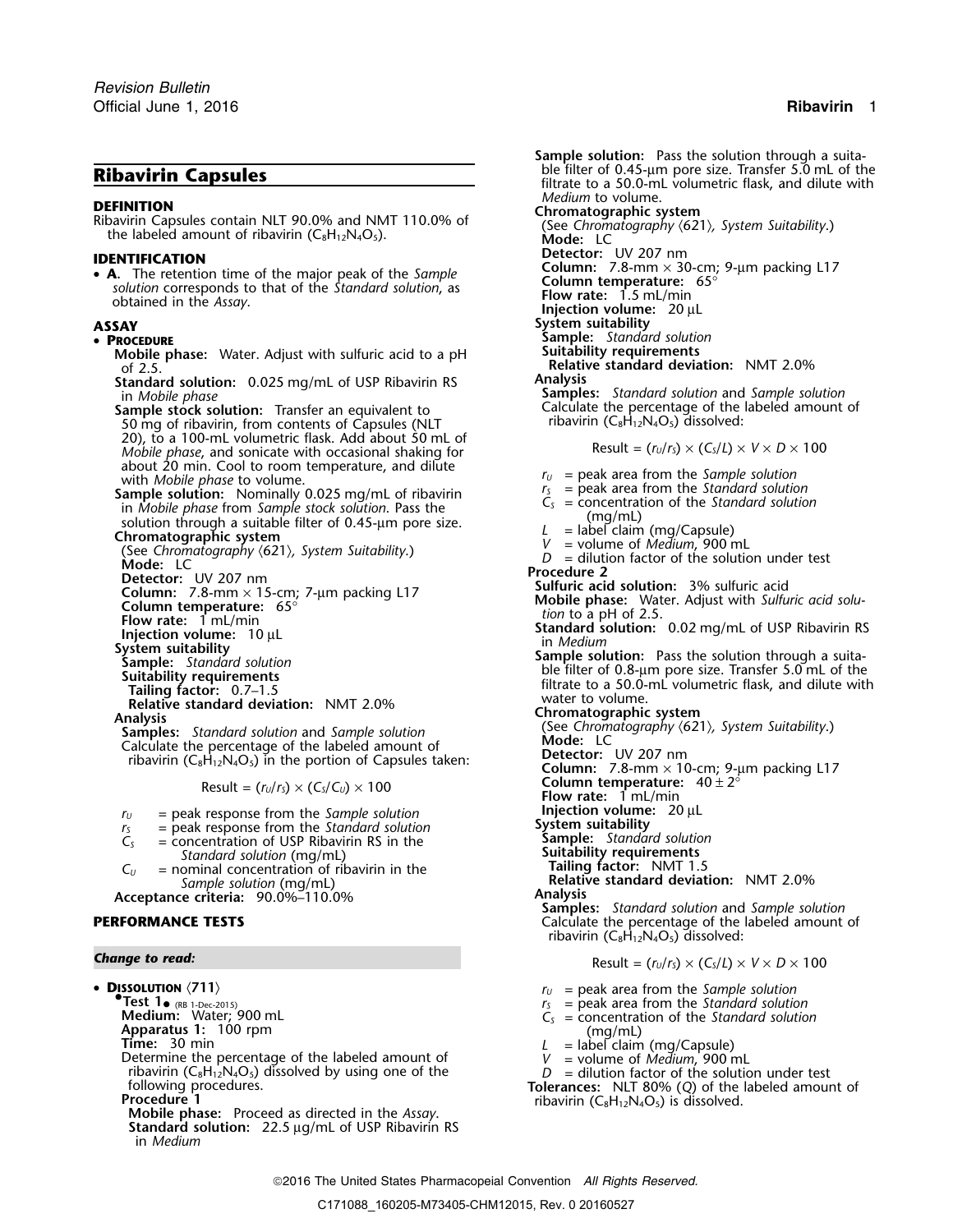**•Test 2:** If the product complies with this test, the *A<sub>U</sub>* = absorbance of the *Sample solution* labeling indicates that the product meets USP *Dissolu-*<br> *A<sub>B</sub>*<br> **Medium:** Water; 900 mL, deaerated **C**<sub>S</sub>

- **Aboution:** Water; 900 mL, deaerated<br>**Apparatus 1:** 100 rpm<br>**Time:** 15 min
- 
- **Buffer:** 4 g/L of sodium dihydrogen orthophosphate dihydrate in water. Adjust with 5% (v/v) sodium hydroxide solution to a pH of 5.0. Pass through a suita-<br>ble filter of 0.45-µm or finer pore size.
- **Mobile phase:** Acetonitrile and *Buffer* (2:98)
- **Standard solution:** 0.22 mg/mL of USP Ribavirin RS in *Medium*. Sonicate, if necessary, to dissolve. **IMPURITIES**
- **Sample solution:** Pass a portion of the solution under **CDRGANIC IMPURITIES**<br> **Mobile phase, Standard solution,** and Chromato-<br> **Chromatographic system:** Proceed as directed in the Assay<br> **Chromatographic system:** Proceed
- 
- 
- 
- 
- 
- 

**System suitability** pore size.<br>**Sample:** Standard solution **point in the Standard Science of Analysis** 

- **Sample:** *Standard solution*<br>**Suitability requirements**
- 
- **Analysis** of Capsules taken:
- **Samples:** *Standard solution* and *Sample solution* Calculate the percentage of the labeled amount of ribavirin (C<sub>8</sub>H<sub>12</sub>N<sub>4</sub>O<sub>5</sub>) dissolved:

$$
Result = (r_U/r_S) \times (C_S/L) \times V \times 100
$$

- $r_y$  = peak response from the *Sample solution*  $r_s$  = peak response from the *Standard solution*  $r_s$  = peak response from the *Standard solution*
- 
- 
- *Standard solution* (mg/mL)<br>= label claim (mg/Capsule) (*C<sub>u</sub>*

*<sup>V</sup>* = volume of *Medium Sample solution* (mg/mL) , <sup>900</sup> mL **Tolerances:** NLT 80% (Q) of the labeled amount of **Acceptance criteria:** See *Table 1*. **ribavirin (C<sub>8</sub>H<sub>12</sub>N<sub>4</sub>O<sub>5</sub>) is dissolved.** 

• (RB 1-Dec-2015) **•.Test 3:** If the product complies with this test, the **Table 1** labeling indicates that the product meets USP *Dissolu-* **Relative Relative Acceptance** *tion Test 3*.

- **Medium:** 0.1 N hydrochloric acid; 900 mL<br>**Apparatus 1:** 100 rpm
- 
- **Time:** 30 min
- **Standard solution:** 0.22 mg/mL of USP Ribavirin RS in *Medium*. Sonicate, if necessary, to dissolve.
- **Sample solution:** Pass a portion of the solution under  $\qquad$  | Any individual test through a suitable filter of 0.45-µm or finer pore  $\qquad \qquad | \quad$  unknown  $\qquad \qquad -$
- **Capsule blank solution:** Dissolve 6 empty Capsule shells in 900 mL of *Medium*. Pass through a suitable<br>filter of 0.45 uses as fines near size filter of 0.45-μm or finer pore size.<br>**Instrumental conditions**
- 

- 
- **Cell:** 0.1 cm
- 
- 
- **Samples:** *Standard solution, Sample solution, and* **• LABELING:** When more than one Dissolution test is Capsule blank solution
- 

 $Result = \{[A_U - (A_B/6)]/A_S\} \times C_S \times (1/L) \times V \times 100$ 

- - *tion Test 2*. *A<sup>S</sup>* = absorbance of the *Standard solution*
	-
	- = concentration of USP Ribavirin RS in the<br>Standard solution (mg/mL)
	-
- **Time:** 15 min *L* = label claim (mg/Capsule)
	-
- dihydrate in water. Adjust with 5% (v/v) sodium hy- **Tolerances:** NLT 80% (*Q*) of the labeled amount of (RB 1-Jun-2016)
	- ble filter of 0.45-µm or finer pore size. **UNIFORMITY OF DOSAGE UNITS** 〈**905**〉**:** Meet the

**Chromatographic system graphic system:** Proceed as directed in the *Assay*. (See *Chromatography* 〈621〉*, System Suitability*.) **Sample solution:** Nominally 0.5 mg/mL of ribavirin in Sample solution: Nominally 0.5 mg/mL of ribavirin in Sample Solution: Nominally 0.5 mg/mL of ribavirin in Node: LC<br>Mode: LC **Detector:** UV 225 nm **Detector:** UV 225 nm **Column:** 4.6-mm × 25-cm; 5-µm packing L1 sules (NLT 20), to a 100-mL volumetric flask. Add **Flow rate:** 1 mL/min **the solution of** *about 50 mL of Mobile phase***, and sonicate with occa-<br><b>Injection volume:** 10 µL **injection volume:** 10 µL **Injection volume:** 10 µL<br>**Run time:** NLT 1.9 times the retention time of **the ature, dilute with** *Mobile phase* to volume, and mix. ribavirin Pass the solution through a suitable filter of 0.45-µm<br>
yore size.

**Suitability requirements Samples:** *Standard solution* and *Sample solution* **Tailing factor:** NMT 2.0<br> **Tailing factor:** NMT 2.0 Calculate the percentage of ribose triazolole carboxylic<br>
Relative standard deviation: NMT 2.0% acid and any other unknown impurity in the portion

$$
Result = (r_U/r_S) \times (C_S/C_U) \times (1/F) \times 100
$$

- $r_U$  = peak response of ribose triazolole carboxylic acid or any other unknown impurity from
	- the *Sample solution*
- = peak response from the *Standard solution*<br>solution of USP Ribaviring RS in the Standard C<sub>S</sub> = concentration of USP Ribaviring RS in the  $C_{S}$  = concentration of USP Ribavirin RS in the  $C_{S}$  = concentration of USP Ribavirin  $S$  in the *Standard solution* (mg/mL)
- *L* = label claim (mg/Capsule)  $L$  = nominal concentration of ribavirin in the v = volume of *Medium*, 900 mL
	-

| beling indicates that the product meets USP Dissolu-<br>on Test 3.<br>Medium: 0.1 N hydrochloric acid; 900 mL<br>pparatus 1: 100 rpm. | Name                                              | <b>Relative</b><br><b>Retention</b><br>Time | <b>Relative</b><br><b>Response</b><br><b>Factor</b> | Acceptance<br>Criteria,<br>NMT $(%)$ |
|---------------------------------------------------------------------------------------------------------------------------------------|---------------------------------------------------|---------------------------------------------|-----------------------------------------------------|--------------------------------------|
| ime: 30 min<br>tandard solution: 0.22 mg/mL of USP Ribavirin RS                                                                       | Ribose triazolole<br>carboxylic acid <sup>a</sup> | 0.7                                         | 0.7                                                 | 0.25                                 |
| in Medium. Sonicate, if necessary, to dissolve.                                                                                       | Ribavirin                                         | 1.0                                         |                                                     |                                      |
| <b>ample solution:</b> Pass a portion of the solution under<br>test through a suitable filter of 0.45-µm or finer pore<br>size.       | Any individual<br>unknown<br>impurity             |                                             | 1.0                                                 | 0.10                                 |
| apsule blank solution: Dissolve 6 empty Capsule<br>shells in 000 ml of <i>Medium</i> Dass through a suitable                          | Total impurities                                  |                                             |                                                     |                                      |

### **Instrumental conditions ADDITIONAL REQUIREMENTS**

**Mode:** UV *PACKAGING AND STORAGE:* Preserve in well-closed con-**Analytical wavelength:** UV 225 nm tainers, and store between 15° and 30°.

# **Blank:** *Medium Add the following:* **Analysis**

Calculate blank solution<br>Calculate the percentage of the labeled amount of Test 1 is not used.<br>ribavirin (C<sub>8</sub>H<sub>12</sub>N<sub>4</sub>O<sub>5</sub>) dissolved:

● (RB 1-Dec-2015)